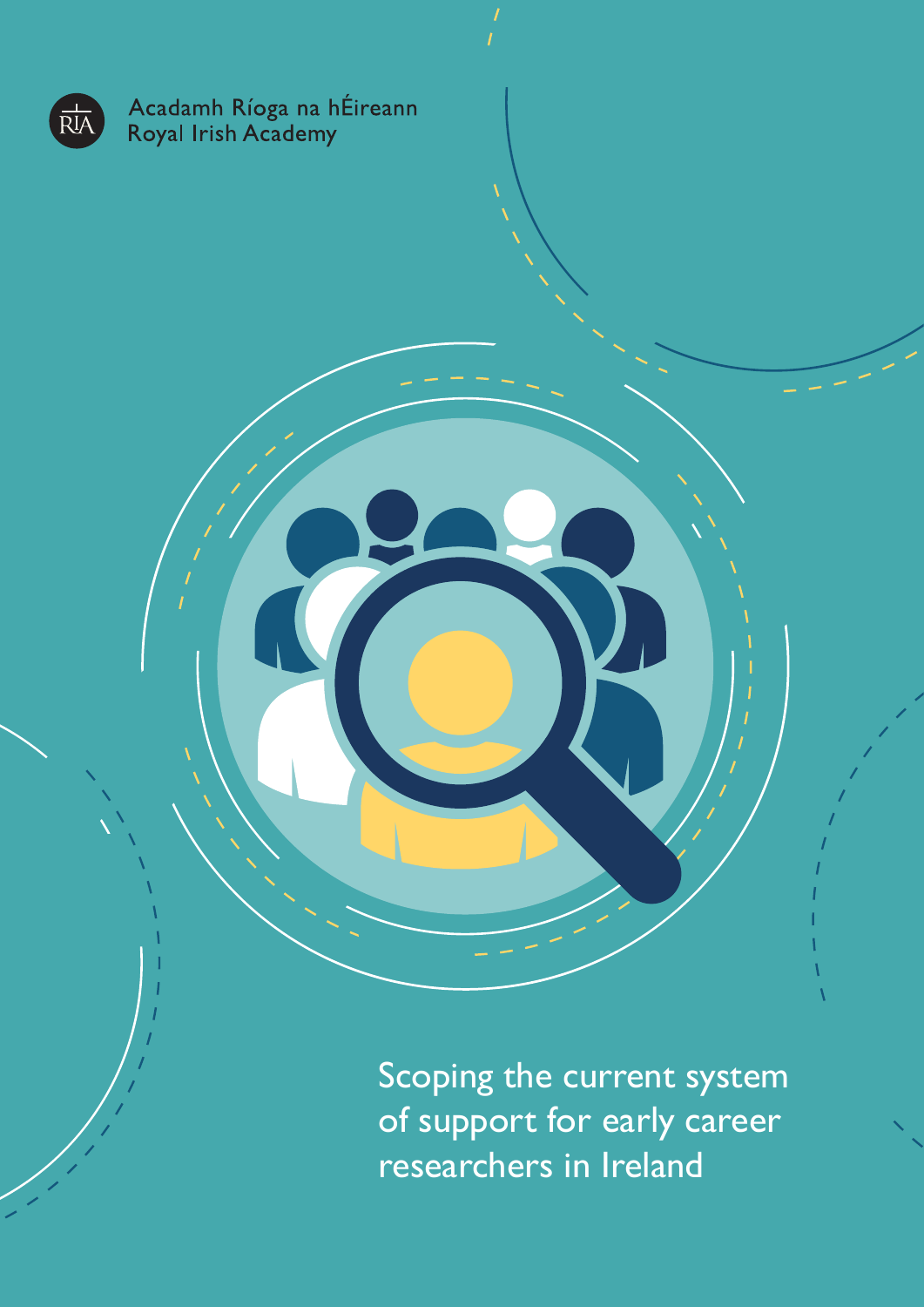## **Introduction**

In 2018, the Royal Irish Academy convened a working group to undertake a scoping project to provide a snapshot of the perceptions and experiences of early career researchers (ECRs) in higher education institutions (HEIs) on the island of Ireland. Through focus groups conducted in the Republic of Ireland and Northern Ireland, the Academy explored the views and experiences of ECRs from several HEIs and disciplines. The qualitative data gathered provides rich detail and context to the experiences of ECRs on the island of Ireland.<sup>i</sup>

### For the purpose of this paper, an Early Career Researcher is defined as someone who has been awarded a PhD in the previous seven years.

It has become more difficult to define an academic in the early stages of their career.<sup>"</sup> The increasingly casualised nature of academic work means that the definitions of ECRs that institutions use are often outdated and fail to reflect the lived experiences of this cohort of researchers.<sup>"</sup> Throughout Europe, and to an extent worldwide, the term ECR is however generally used when referring to a researcher who has obtained a doctorate in the previous 5-8 years (sometimes including doctoral candidates).

### This scoping paper provides a snapshot of the views of ECRs working in Irish HEIs and their experiences of current systems of support.

Rationale: The higher education sector in Ireland has, in recent years, experienced significant budget cuts, a reduction in the number of opportunities for permanent academic contracts and a growing reliance on low-paid, part-time, temporary staff for teaching and research roles.<sup>iv</sup> However, higher education in Ireland is under-researched, especially compared to primary level and post-primary level, and with a few exceptions 'there has been virtually no research conducted on issues surrounding the crisis and their impact on higher education'.<sup>V</sup> Anecdotal evidence suggests that the current cohort of ECRs face more challenging conditions than previous generations but these challenges are poorly understood.

Despite extensive reach out by the Working Group, the study was not able to determine with certainty the exact population size of ECRs in Ireland or Northern Ireland, the discipline spread of ECRs or male:female ratios. It is striking that even with the increased and welcomed set of national actions in support of ECRs it is not yet possible to determine the size of the relevant population. Ongoing efforts by the HEIs and funding agencies north, and south, to address this lacuna are to be welcomed.

Innovation 2020, Ireland's five-year strategy for research, development and innovation, contains a number of ambitious goals directly relevant to this cohort, namely: to address gaps in the funding system for postdoctoral researchers; to ensure continued opportunities for researcher career development in areas of strategic importance; and to develop a coherent national policy on structured progression for researchers, and to ensure support for PhD and postdoctoral researchers.<sup>VI</sup>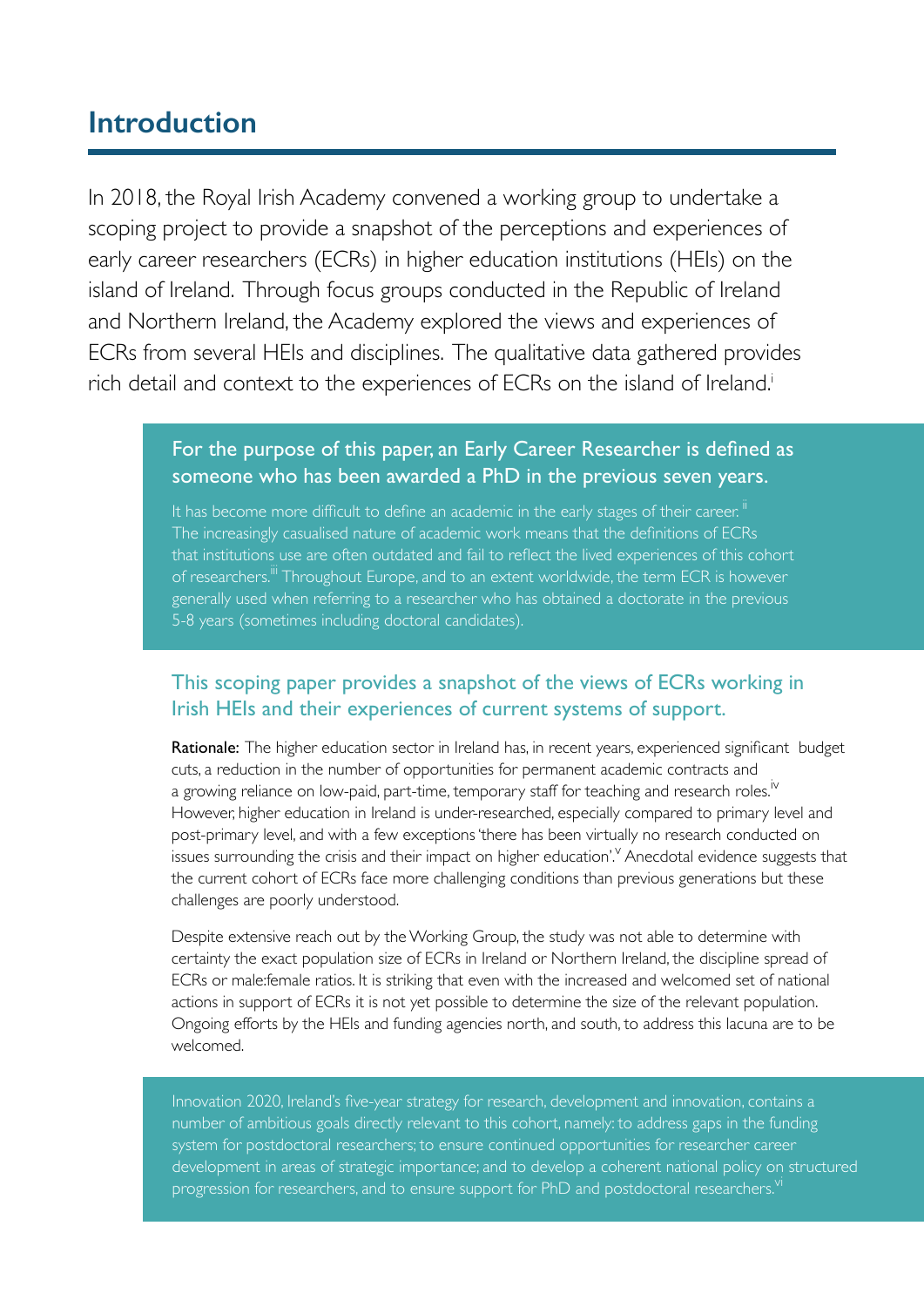## **ECR PIPELINE IN NORTHERN IRELAND: SUMMARY OVERVIEW**



## **2,215**  students were enrolled in doctoral research in 2016/17<sup>vii</sup>

# **58.3%**

of students graduating from HEIs are female<sup>viii</sup>

# **50:50**

ratio of female: male doctorate enrollmentsix



**DOCTORATE GRADUATES IN NORTHERN IRELAND (2016/2017):**

# **480**

students obtained a doctorate<sup>x</sup> (increase from 450 in 2015/16xi and 430 in 2014/15)<sup>xii</sup>

# **68.8%**

of graduates are in full-time employment (79.8% male, and  $60.2%$  female) $x$ iii

are employed in Northern Ireland (15.4% in GB, and 8.3% in Ireland) $x$ iv

**69.2%** 

earn £30,000- £34,999 (51% of males, and 38.5% of females) $x^{\prime\prime}$ 

**45.5%** 



Female graduates are more likely (35.9%) to earn over £35,000, compared to men  $(24.5%)^{\text{xvi}}$ 



Northern Ireland Sources: Higher Education Statistics Agency & Statistics & Research Branch (Tertiary Education), Department for the Economy, Northern Ireland

## **ECR PIPELINE IN IRELAND: SUMMARY OVERVIEW**

**86% The 8,357 doctorate**<br> **86% of the 8,357 doctorate**<br>
in the university sector enrolments for 2016/17 are in the university sectorxvil

**51.5%** of doctorate graduates in 2016 were femalexviii and **52%** of doctorate enrolments for 2016/17 were femalexix



#### **DOCTORATE GRADUATES IN IRELAND (21016):**

**67%**  are in employment in Ireland $\mathsf{x}$ 



are in employment overseas<sup>xxi</sup>

**41%**  are working in higher education in Ireland or abroad<sup>xxii</sup> **33%** 

are employed in the Dublin region<sup>xxiii</sup>

**57%** 

earn €25,000- €45,000xxiv

There is some evidence that males earn slightly higher salaries than females, nine months after graduation $xxy$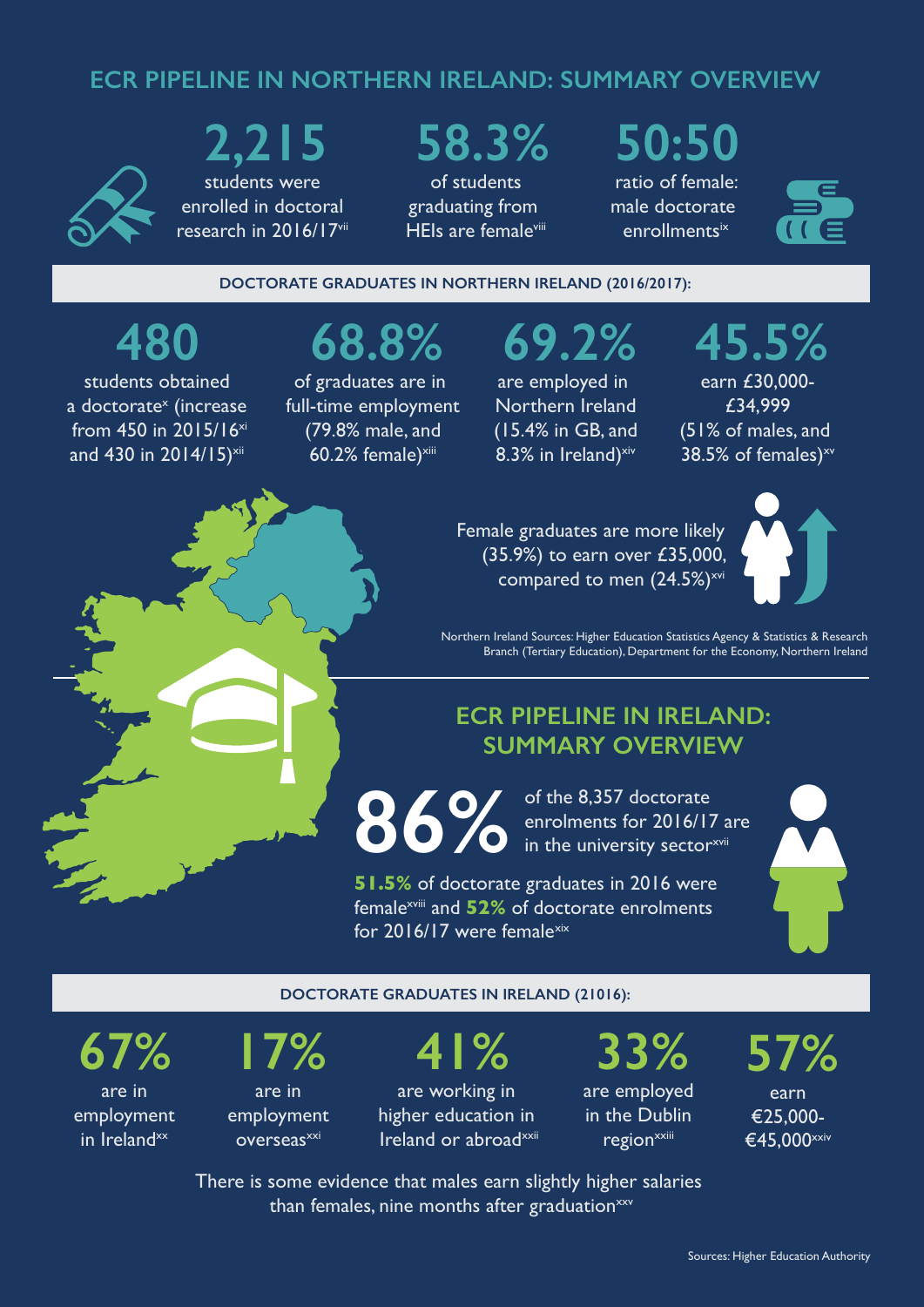# **What the literature tells us about ECRs**

#### **The growing body of literature on the experiences of ECRs tells us:**

- ECRs constitute the most vulnerable group in the researcher ecosystem. xxvi
- Many ECRs struggle to balance the conduct of academic work with chasing other career possibilities during and after the completion of a PhD.  $x$ wii
- Postdoctoral researchers are typically employed on a series of temporary contracts until they are promoted to tenured positions.  $x^{\text{sc}}$
- Insecure working conditions, isolation, insufficient supervision and mentoring, and excessive teaching loads are frequently identified as challenges, while good and careful supervision, mentoring, networking, and a relatively uninterrupted research focus are reported as being positive influences. **xxix**
- Grant writing and the pursuit of funding opportunities are a key area of stress and consequent distraction from the academic careers of ECRs.  $\frac{1}{2}$
- Mentoring is perhaps the most effective form of support for novice university lecturers' professional development and learning, helping to alleviate feelings of isolation and increase confidence, self-esteem and professional growth. <sup>xoxi</sup>

## **Focus group interview data**

**Participants had very different experiences in terms of the support they received in their institutions across varying career stages. The availability of high quality support varied considerably and such support was often of an informal nature:** 

*Even though people were really nice there was no approach from anybody to kind of guide me and tell me what programmes I could access and things like getting teaching courses and things like that, nobody came in…you really had to batter at people and say 'Look there must be supports for postdocs. What do you do? How do you get to open them? How do you open the doors to get to them'?*

**The most commonly reported support came in the form of supportive professional relationships that participants had individually established with more experienced colleagues:**

*For me there is my probation mentor which is a formal position, but I think most of the support I have received isn't really in that guise, he is a more senior academic within our department who kind of guides new people when they come in and my former PhD supervisor as well continues to provide support informally.*

**Not all participants had teaching duties in their HEIs, but there was unanimous agreement that teaching and research were not perceived as being of equal value in academia:**

*There does seem to be more emphasis placed on research as being more valuable than teaching.*

**Those who were employed solely for research purposes were concerned about not being assigned any teaching duties and the implications this might have on their career development:**

*It is a concern because if I go to compete I don't have the teaching experience that my colleagues would have for instance.*

**Those who had both teaching and research duties felt overwhelmed with what they felt was an unsustainable workload. Despite their teaching workloads, there was still an expectation of them to conduct and produce research. The participants felt that maintaining a commitment to research can be difficult in these circumstances however:**

*You have to spend all your time teaching and then you are meant to do all the research at the weekend.*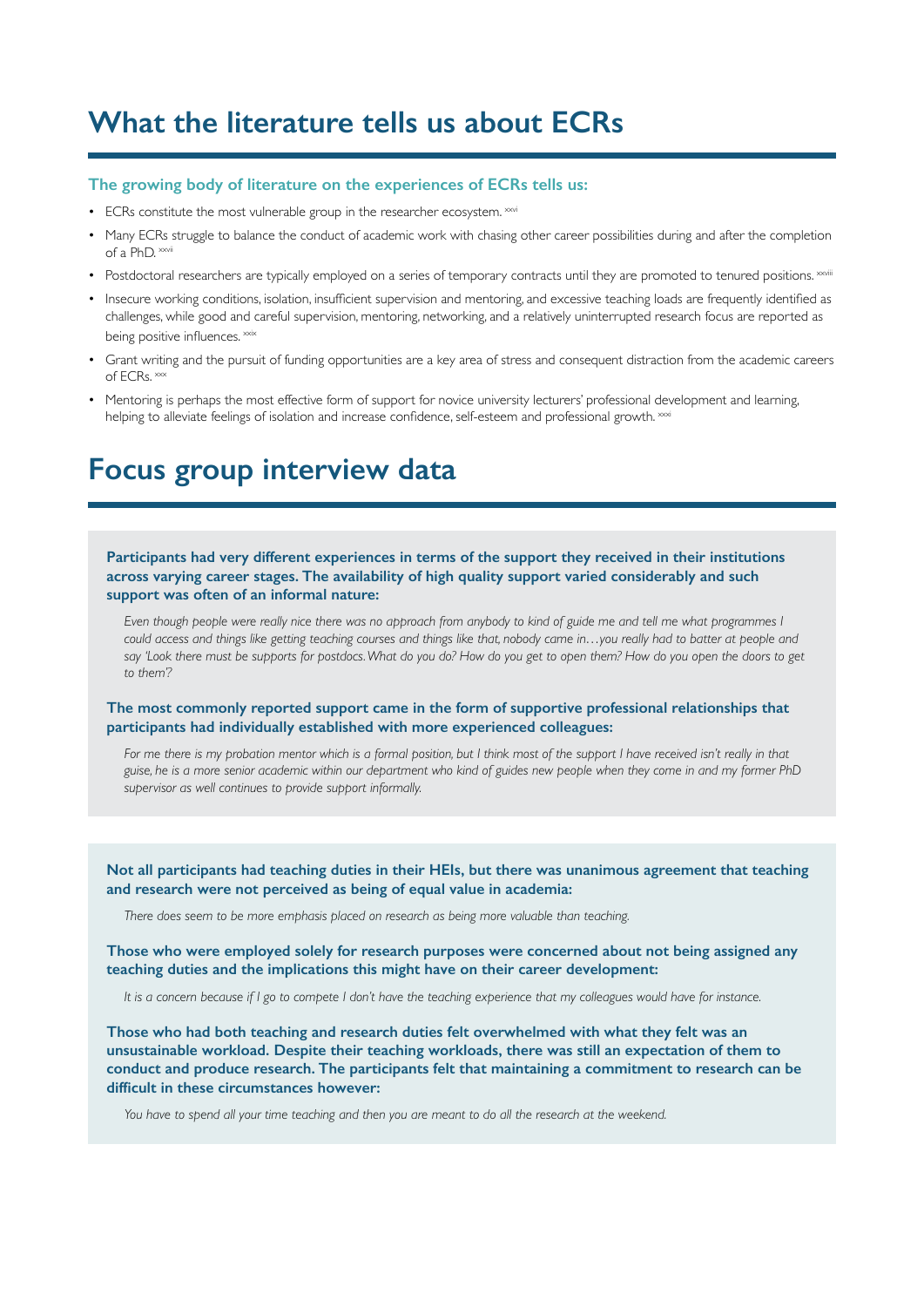**Participants were highly aware of the need to compete for and secure research funding as an ECR. Funding opportunities were communicated to ECRs more effectively in some institutions, or disciplines, than others. Some institutions effectively communicated the availability of funding opportunities and in some cases, guidance was provided. Other participants were critical of the lack of communication around researching funding:**

We have an official research support office that nobody really knows about and what they do is they send us an email on funding... and then you have the office studies that technically take care of early career research and they don't really do that either because *they focus at PhD level but they don't do the after. So, you need to look for information on your own.*

#### **Participants cited time as being the greatest challenge they face in securing funding. In some cases, 'time' referred to the consuming duration it took to apply for funding, while in other cases it referred to the length of the funding:**

It is short term...everything is short term. So if you are finding after four months of working that the funding is for two years and *after one year you already had started the funding for the next year and that takes away the time for you to put in your own research, which is actually a waste of money then I think because I mean you have to put your time into that already after a year.*

#### **Two common issues emerged in the feedback from the focus groups regarding the actual funding application and selection process. The first issue was a perception that the grant application and selection process was often somewhat arbitrary:**

I have no idea why I win grants and why I lose them. I have no idea. Because my writing style and my ability hasn't changed between grants and I will get one that I maybe think I should have got and I will lose one that I thought was strong. I will ask for feedback. I *will get maybe two or three lines. I have zero idea why. So even in success I don't particularly know why it's worked.*

#### **The second issue, which provoked a greater sense of frustration, was related to the lack of security and recognition provided to ECRs, and especially postdoctoral researchers, even after acquiring funding:**

I think if you are in a postdoc position it's even more difficult because as you said if you are not a permanent member of staff you *can't go on as PI (Principal Investigator) or Co-I (Co-Investigator) on their grant application forms but then…so you have no security or you have no guarantee from your institution that if they do secure this you will have a position so you are trying to chase follow on…so as soon as you get a job you are basically looking for the next one because you don't know where you are going to be…You can't be the named person on it and you don't have a guarantee of an institution so you can't really apply for them.*

**Job insecurity and the highly uncertain nature of job and research funding applications were frequently identified as causes of stress for ECRs. Participants identified stark financial challenges and predicaments. This meant that it was common for ECRs to have stressful personal lives and difficult lifestyles:**

*I am kind of really struggling...to live my life and know that I am going to be able to pay my mortgage in a years' time.*

**It was common for the participants to have spent their '***twenties on very low academic pay***', something that they were accepting of, but now in their thirties and still finding themselves in similar circumstances, many felt aggrieved:**

*I mean this was all really fun in my twenties, but I am going to be 35 this year, I don't want to be a nomad anymore.*

**The need to be highly mobile to pursue a research career was also a concern for some because it meant that they did not have an opportunity to put down roots in either an institution or locality. For example, one participant reported having to move location 'eight times in the last three years', and another pointed out that ECRs 'should know which continent' they will 'be on next year'. This challenging and stressful situation also led to frustrations about family commitments:**

You think money is so low at the moment and it puts such stress on my partner and then I'm thinking if we are going to have children, *when are we going to have children? Are we going to drag them around Europe looking for different positions? What kind of life is that to live?*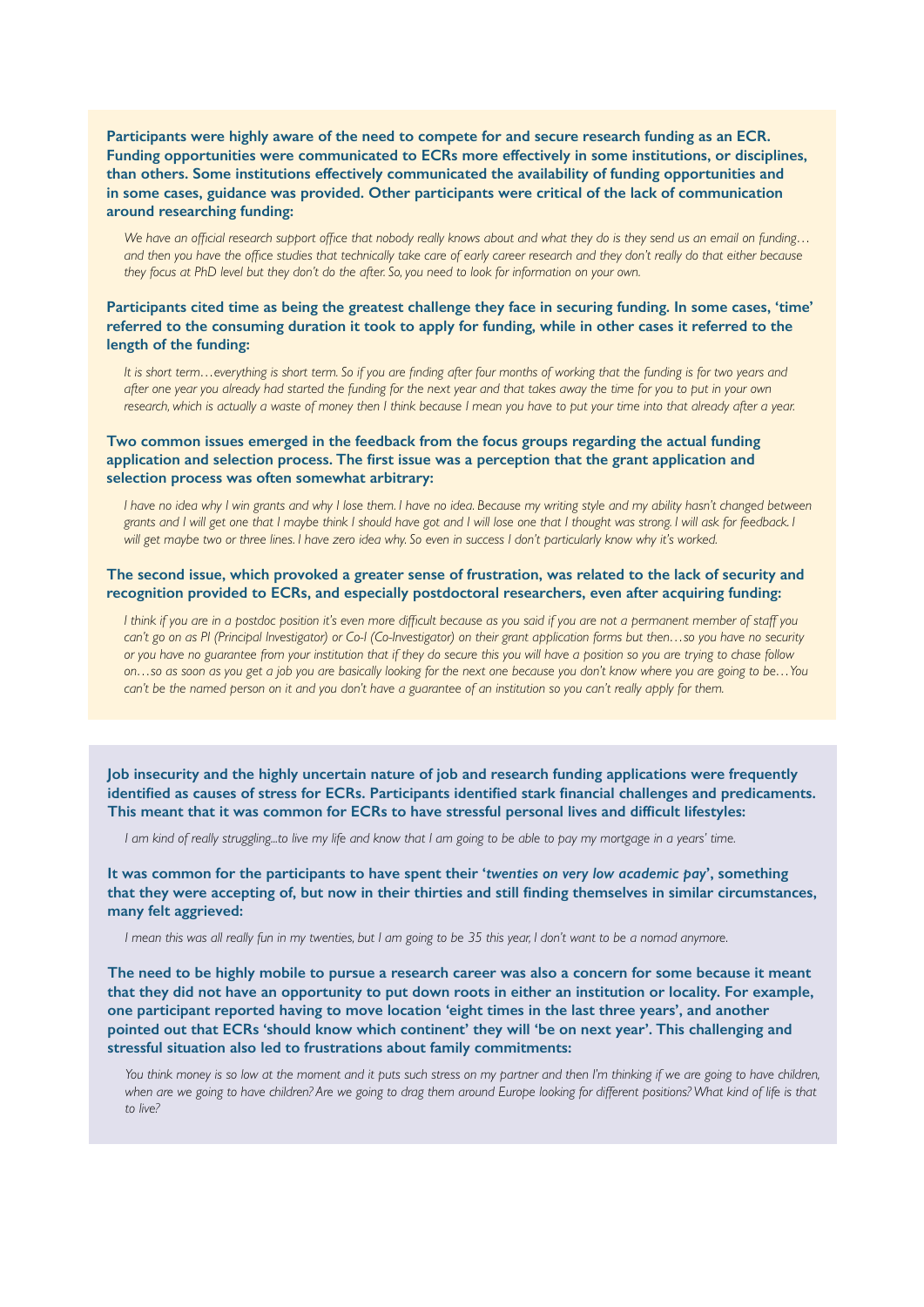#### **Throughout the interviews, only one male participant made reference to his gender. He said:**

*It has gone in my favour a lot of times, but like in a kind of visible way. People treating me with more respect than I would anticipate from them.*

**In each focus group however, references were made to difficult experiences which were attributed to gender, by female participants. For example, one participant felt that it is 'very difficult' to secure a job in her field 'if you are a woman who hasn't gone to X (high-status international university)'. Another participant in this focus group supported the view that women did not secure employment to the same extent as men:**

I mean pretty much when we were postdoc the first time I think all the postdocs were women with one exception. We used to joke *is it because the men all have jobs or is it because the men have all left and we are the ones who are sticking at it and persevering and banging against the wall?*

#### **Three participants, all in the same focus group, reported experiences of inappropriate workplace behaviour:**

*That is where being female came in because certain senior lecturers and some professors were like 'Let's go for a drink and discuss this, about how you could possibly do a lecture for me' and it was kind of like 'I can't do that'. You can't do that as a woman and would you have actually said that to a man?...So, I had to not follow up on certain opportunities because of that kind of attitude, which is just so archaic and frustrating, and then they talk about all these consent lectures and classes that they are going to enforce for incoming students and they don't give anything to the older lecturers who are just too antiquated and so it's quite frustrating.*

As is evident from the data presented above, the conversation in each focus group often centred on the negative experiences and challenges experienced as an ECR. One participant captured the atmosphere in each focus group by referring to the group discussion as being like a '*self-help group*'. Despite the negative feedback on their experiences however, and participants were very clear in highlighting their challenging contexts, the majority of participants also wanted to point out that there are positives too – and it is these positives that help them persevere. For example:



#### Method

Four focus groups took place in three different locations across the island of Ireland; two in the Republic of Ireland and one in Northern Ireland. The 35 participants, 13 males and 22 females, came from a total of 11 different institutions. To recruit participants, recent recipients of the Royal Irish Academy's Charlemont Grants Scheme (i.e. those awarded in 2015/16, 2016/17, and 2017/18), a highimpact travel grants scheme aimed at early-career postdoctoral researchers, were contacted and invited to participate with 11 agreeing to do so. HEI research offices also facilitated the research by sharing information on the research as did senior faculty. Participation in this research was on a voluntary and opt-in basis. All participants gave informed consent to participate and they remain anonymous throughout this research.

#### Emerging initiatives

Of particular note is the recent publication of the Review of the Concordat to Support the Career Development of Researchers, a revised version of the 2008 edition signed by all major organisations involved in research training in the United Kingdom, including Northern Ireland, with the objective of supporting the career development of all individuals with a role in carrying out research. Interestingly, it acknowledges the need for improved data collection and tracking to better understand UK researcher careers. Similarly, the forthcoming Irish Researcher Career Development and Employment Framework is expected to have a strong competence development component to provide postdoctoral researchers with the skills necessary to advance their careers both within and outside of academia.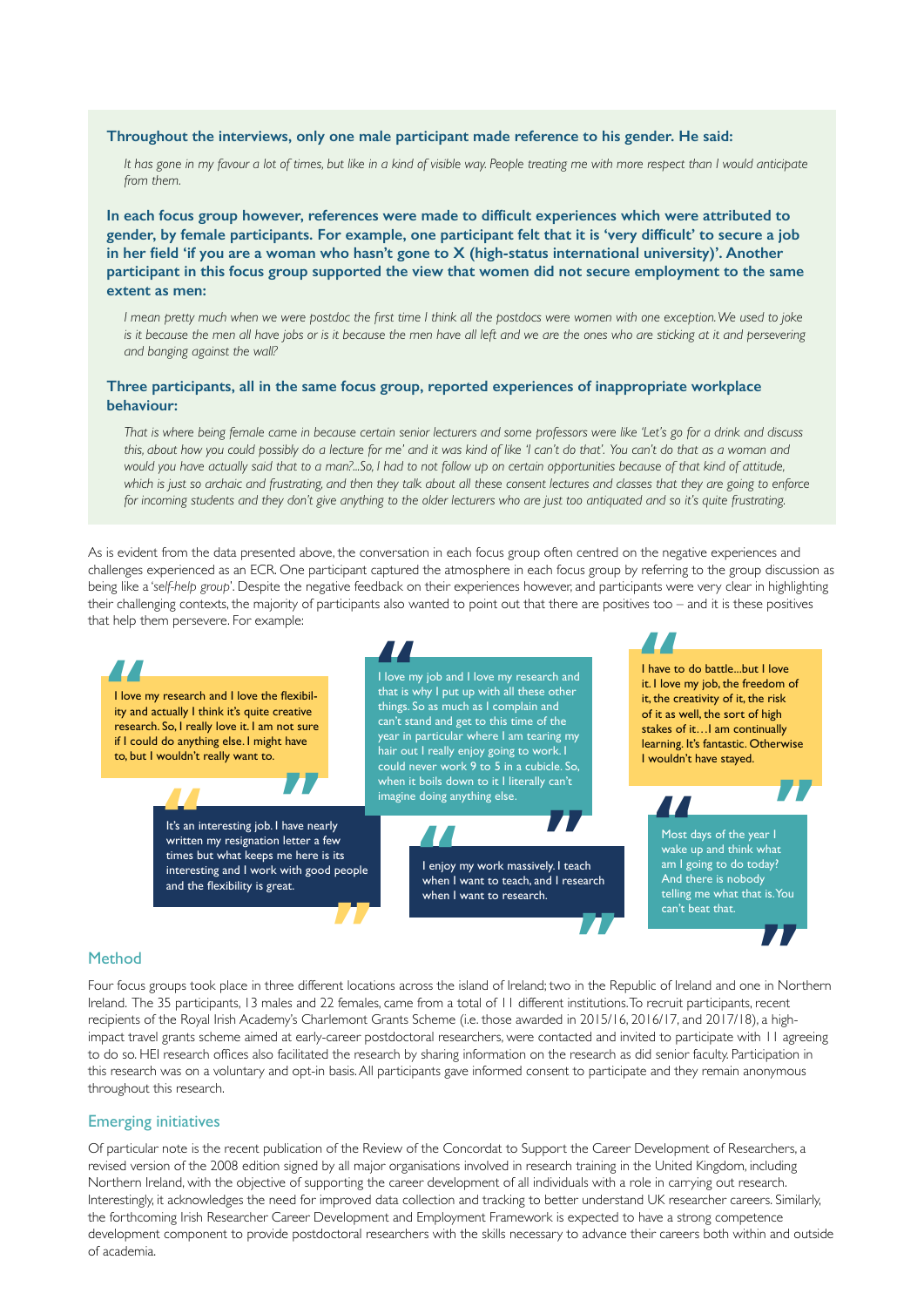## **Membership of RIA Early Career Researcher Support Working Group**

- Professor Daniel Carey MRIA
- Professor Patrick Guiry MRIA
- Ms Jane Maher, Trinity College Dublin
- Professor John Morison MRIA (Chair)
- Dr Aoibhinn Ní Shúilleabháin, University College Dublin
- Professor Brian Norton MRIA
- Mr Craig Skerritt, RIA.

For more information on this scoping project please contact the Policy and International Relations Unit at policy@ria.ie

### **References**

- i This is a small-scale study with a small sample size. The research was also spread across two jurisdictions with ECRs from varius disciplines. The findings are not generalisable or definitive.
- ii Matthews, K. E., Lodge, J. M., & Bosanquet, A. (2014). Early career academic perceptions, attitudes and professional development activities:
- questioning the teaching and research gap to further academic development. *International Journal for Academic Development*, 19(2), 112-124. iii Bosanquet, A., Mailey, A., Matthews, K. E., & Lodge, J. M. (2017). Redefining 'early career'in academia: a collective narrative approach. *Higher Education Research & Development*, 36(5), 890-902.
- iv Courtois, A. D. M., & O'Keefe, T. (2015). Precarity in the ivory cage: Neoliberalism and casualisation of work in the Irish higher education sector. *Journal for Critical Education Policy Studies*, 13(1), 43-66.
- v Hazelkorn, E. (2014). Rebooting Irish higher education: policy challenges for challenging times. *Studies in Higher Education*, 39(8), 1343-1354, pp.1351.
- vi Government of Ireland. (2015). *Innovation 2020: Excellence Talent Impact*. Dublin: Government of Ireland. vii Retrieved from the Higher Education Statistics Agency's 'Higher Education Student Statistics: UK, 2016/17 - Student numbers and characteristics'
- webpage: https://www.hesa.ac.uk/news/11-01-2018/sfr247-higher-education-student-statistics/numbers
- viii Retrieved from the Department for the Economy's 'Qualifications gained at UK Higher Education Institutions: Northern Ireland Analysis 2016/17' webpage: https://www.economy-ni.gov.uk/publications/qualifications-gained-uk-higher-education-institutions-northern-ireland-analysis-201617
- ix Information provided on request by Statistics & Research Branch (Tertiary Education), Department for the Economy, Northern Ireland. Retrieved from the Higher Education Statistics Agency's 'Qualifications gained at UK Higher Education Institutions: Northern Ireland Analysis
- 2016/17' webpage: https://www.economy-ni.gov.uk/publications/qualifications-gained-uk-higher-education-institutions-northern-irelandanalysis-201617
- xi Retrieved from the Higher Education Statistics Agency's 'Qualifications gained at UK Higher Education Institutions: Northern Ireland Analysis 2015/16' webpage: https://www.economy-ni.gov.uk/publications/qualifications-gained-uk-higher-education-institutions-northern-irelandanalysis-201516
- xii Retrieved from the Higher Education Statistics Agency's 'Qualifications gained at UK Higher Education Institutions: Northern Ireland Analysis 2014/15' webpage: https://www.economy-ni.gov.uk/publications/qualifications-gained-uk-higher-education-institutions-northern-irelandanalysis-201415
- xiii Information provided on request by Statistics & Research Branch (Tertiary Education), Department for the Economy, Northern Ireland.
- xiv Information provided on request by Statistics & Research Branch (Tertiary Education), Department for the Economy, Northern Ireland. xv Ibid.
- xvi Ibid.
- xvii Higher Education Authority. (2018). *Higher Education Factsheet: Postgraduate Research*. Dublin: Higher Education Authority.
- xviii Retrieved from the Higher Education Authority's 'Access our Statistics' webpage: http://hea.ie/statistics-archive/
- xix Higher Education Authority. (2018). *Higher Education Factsheet: Postgraduate Research*. Dublin: Higher Education Authority.
- xx Higher Education Authority. (2018). *Higher Education Factsheet: Postgraduate Research*. Dublin: Higher Education Authority.
- xxi Ibid.
- xxii Ibid.
- xxiii Higher Education Authority. (2018). *What Do Graduates Do? The Class of 2016*. Dublin: Higher Education Authority.
- xxiv Higher Education Authority. (2018). *Higher Education Factsheet: Postgraduate Research*. Dublin: Higher Education Authority.
- xxv Higher Education Authority. (2018). *What Do Graduates Do? The Class of 2016*. Dublin: Higher Education Authority.
- xxvi Laudel, G., & Gläser, J. (2008). From apprentice to colleague: The metamorphosis of early career researchers. *Higher Education*, 55(3), 387-406.
- xxvii McAlpine, L., & Amundsen, C. (2015). Early career researcher challenges: substantive and methods-based insights. *Studies in Continuing Education*, 37(1), 1-17.
- xxviii van der Weijden, I., Teelken, C., de Boer, M., & Drost, M. (2016). Career satisfaction of postdoctoral researchers in relation to their expectations for the future. *Higher Education*, 72(1), 25-40.
- xxix Wöhrer, V. (2014). To stay or to go? Narratives of early-stage sociologists about persisting in academia. *Higher Education Policy*, 27(4), 469-487.
- xxx See for example Enright, B., & Facer, K. (2017). Developing Reflexive identities through collaborative, interdisciplinary and precarious work: the experience of early career researchers. *Globalisation, Societies and Education*, 15(5), 621-634.
- xxxi Remmik, M., Karm, M., Haamer, A., & Lepp, L. (2011). Early-career academics' learning in academic communities. *International Journal for Academic Development*, 16(3), 187-199